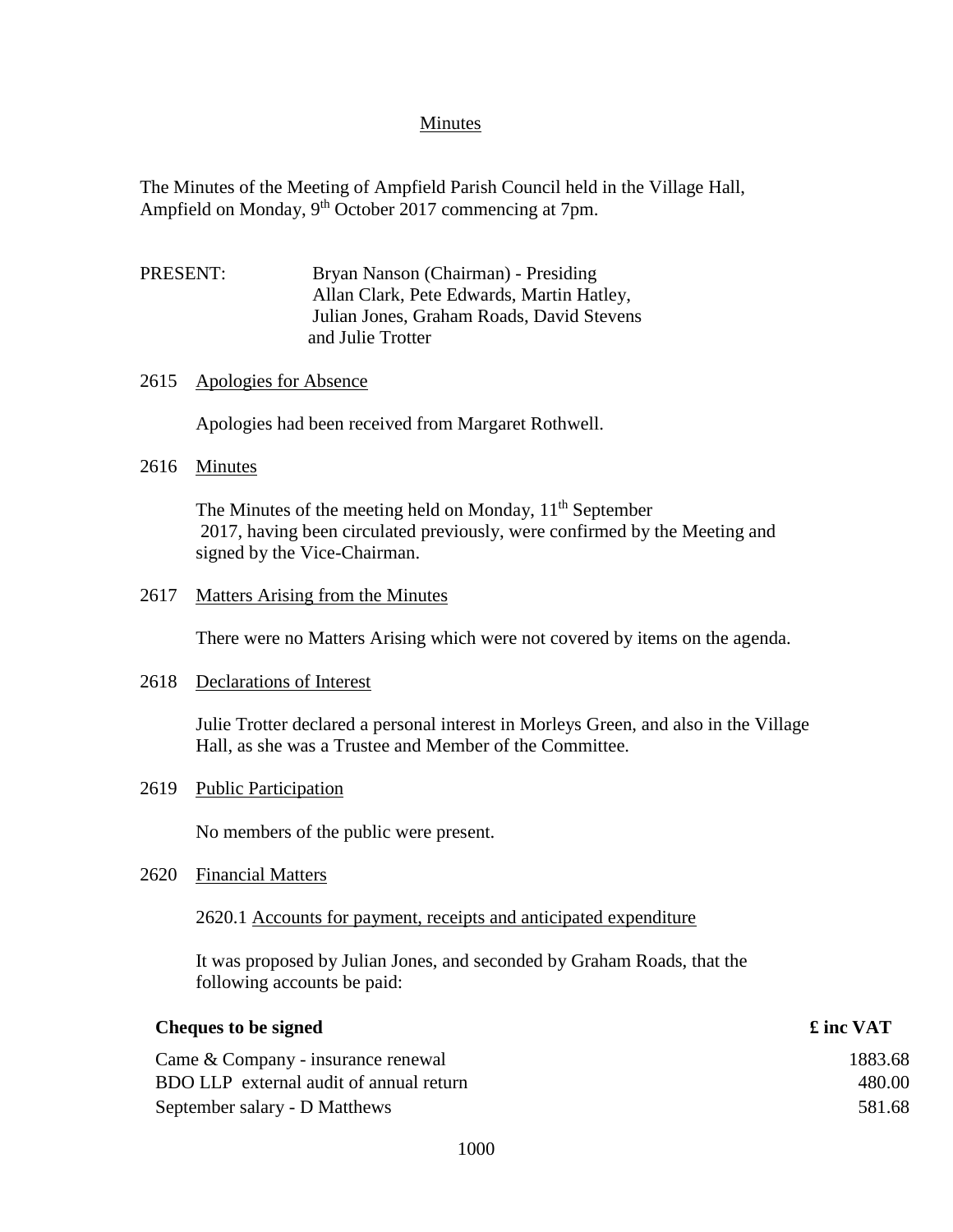| September HMRC                                                           | 164.80    |
|--------------------------------------------------------------------------|-----------|
| Data protection registration renewal                                     | 35.00     |
| Eon-electricity bill - 29 August to 18 September 2017- pavilion          | 134.69    |
| Eon-electricity bill - 29 August to 18 September 2017-credit             | $-134.69$ |
| County Locksmith - key sets for pavilion                                 | 116.14    |
| Cllr Clark - attendance at workshop Stockbridge - mileage                | 9.00      |
| F&S Morleys Green Mngt Ltd - allotment share of sewerage & related costs | 199.88    |
|                                                                          | 3,470.18  |
| <b>Payments made between meetings</b>                                    |           |
| PWLB - Burial Ground loan D/D                                            | 2,642.99  |
| PWLB - Rec Ground loan D/D                                               | 3,016.65  |
| NEST pension - Council's payment for August D/D                          | 22.96     |
| NEST pension - Council's payment for September D/D                       | 22.96     |
| Dempster Binning - legal services VH car park                            | 400.00    |
|                                                                          | 6,105.56  |

Council noted and authorised the insurance premium renewal. A 3-year deal existed until October 2018. The increase of approx £500 over the previous year was due to the addition of the pavilion. Council also noted and approved the payments made between meetings, the most notable of which were the loan repayments for the Burial Ground and the Recreation Ground. The bank statements for September 2017 had been circulated prior to the meeting. Receipts for the month of September had been just under £18,000 the majority of which was the second instalment of the precept. The bank accounts on 8<sup>th</sup> October 2017 stood at £122,979.84 of which £106,541was intended for payment of ground maintenance of the open spaces at Morleys Green. Details of budget and actual expenditure to end September 2017 had been circulated prior to the meeting. Setting aside the construction of the pavilion, which was not included in the budget, costs stood at 24% of the annual budget.

#### 2620.2 Direct Debit for Data Protection Renewal

The Information Commissioner's Office had requested that parishes paid their Data Protection renewals by direct debit rather than by cheque. Council had very few direct debits and those that existed tended to be of fixed amounts and with government departments; this would be the case with the payment to the Information Commissioner. It was agreed that a direct debit would be used from 2018.

#### 2620.3 Newsletter printing quote

It was agreed that the quote received for printing of the Autumn Newsletter should be accepted. The service from the company had been very good and the price quoted had been less than that of the previous year.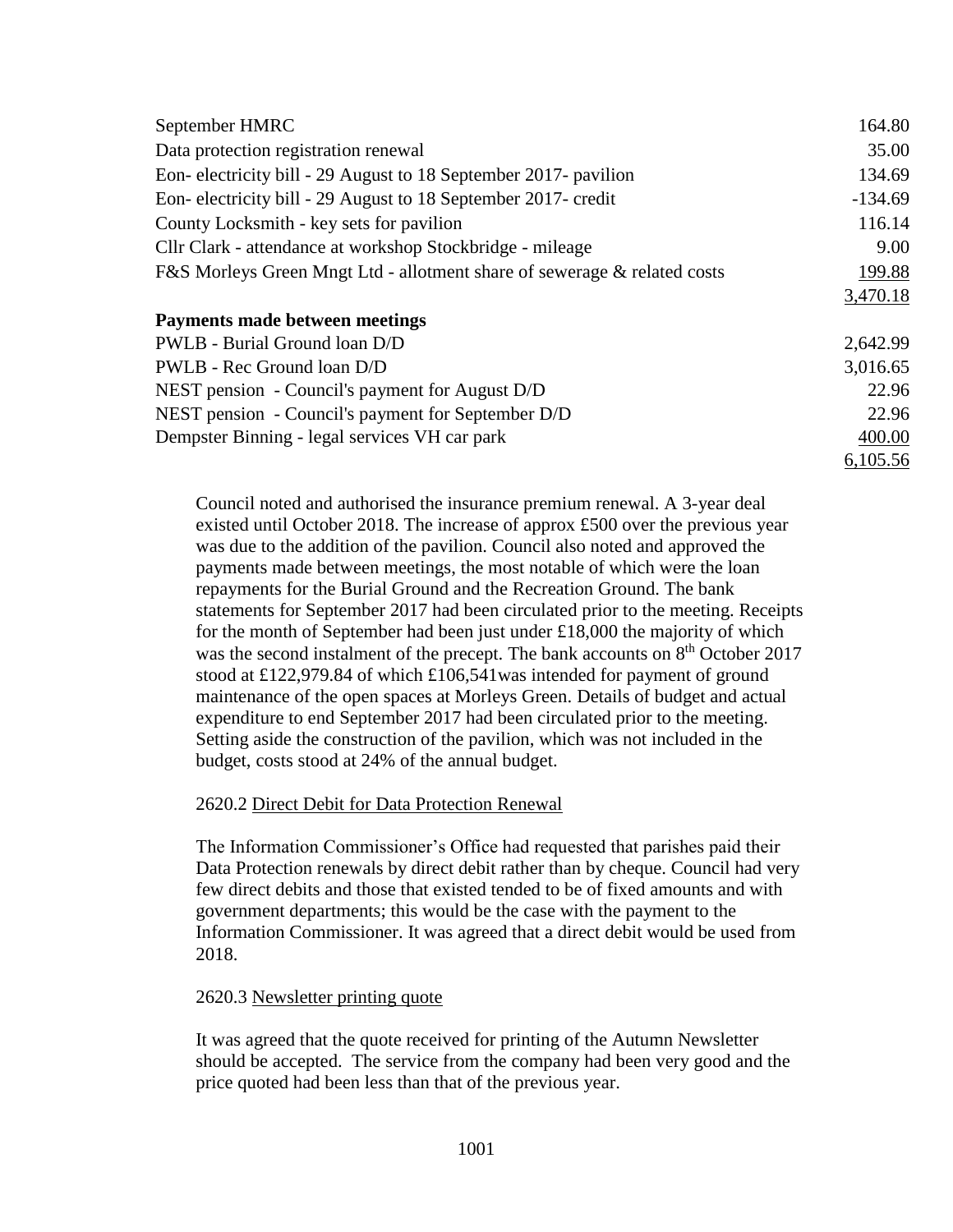### 2620.4 External Audit Report

The Annual Report had been returned by the external auditors without comment. Council approved and accepted the Annual Return and the auditor's certificate. The Annual Return and Notice of conclusion of the audit would be published immediately and remain available for at least 14 days on boards and the website.

### 2620.5 Assets

It was noted that the signed agreement, confirming the transfer of the red phone box on Winchester Road from BT to Ampfield Parish Council, had been received. BT would remove all the pay phone equipment shortly and Council would get a Notice to Complete. Ownership of the red box would then transfer within 5 days.

The contract for the office printer was at the end of its term. It was noted that the range and volume of Council's printing load no longer required such a large and complex machine. Although quotes from suppliers of rented printer/copiers had reduced significantly over the term of the contract, it was agreed Council's needs could be well met by a modest A4 desktop device, such as the Canon Pixma TS8050. This machine was available from electrical suppliers for about £100. Inkjet supplies would be purchased as stationery.

## 2621 Pavilion progress

A paper had been issued by Bryan Nanson, prior to the meeting. It was noted that remedial work on the kitchen roller had been completed and that orders for tables and chairs had been placed. The crockery order was being organised by members of the Village Hall Committee to ensure compatibility. There had been a delay in the sign off of the pavilion by Building Control as there was no acceptable disabled access. Once this had been resolved a formal hand over to Council would be arranged and the tea/coffee water heater fitted. In the meantime the building could not be opened up for general public use. The Cricketers would be holding their AGM in the building later that week. Allan Clark agreed to transfer and return some tables and chairs from the Village Hall for the meeting. A formal opening event would be organised for the following year.

There had been no response from Test Valley Borough Council (TVBC) about S106 monies expected to be made available to the project. There appeared to be no process for the transference of funds from Hampshire Highways to a parish council. Martin Hatley was continuing to pursue this. It was recognised that it was important to have this matter resolved before the next budget was set. VAT advice had been sought about the project. An application would be put together to request that HMRC allow Council to use a 7-year average method to ensure that all VAT spent on the project could be reclaimed.